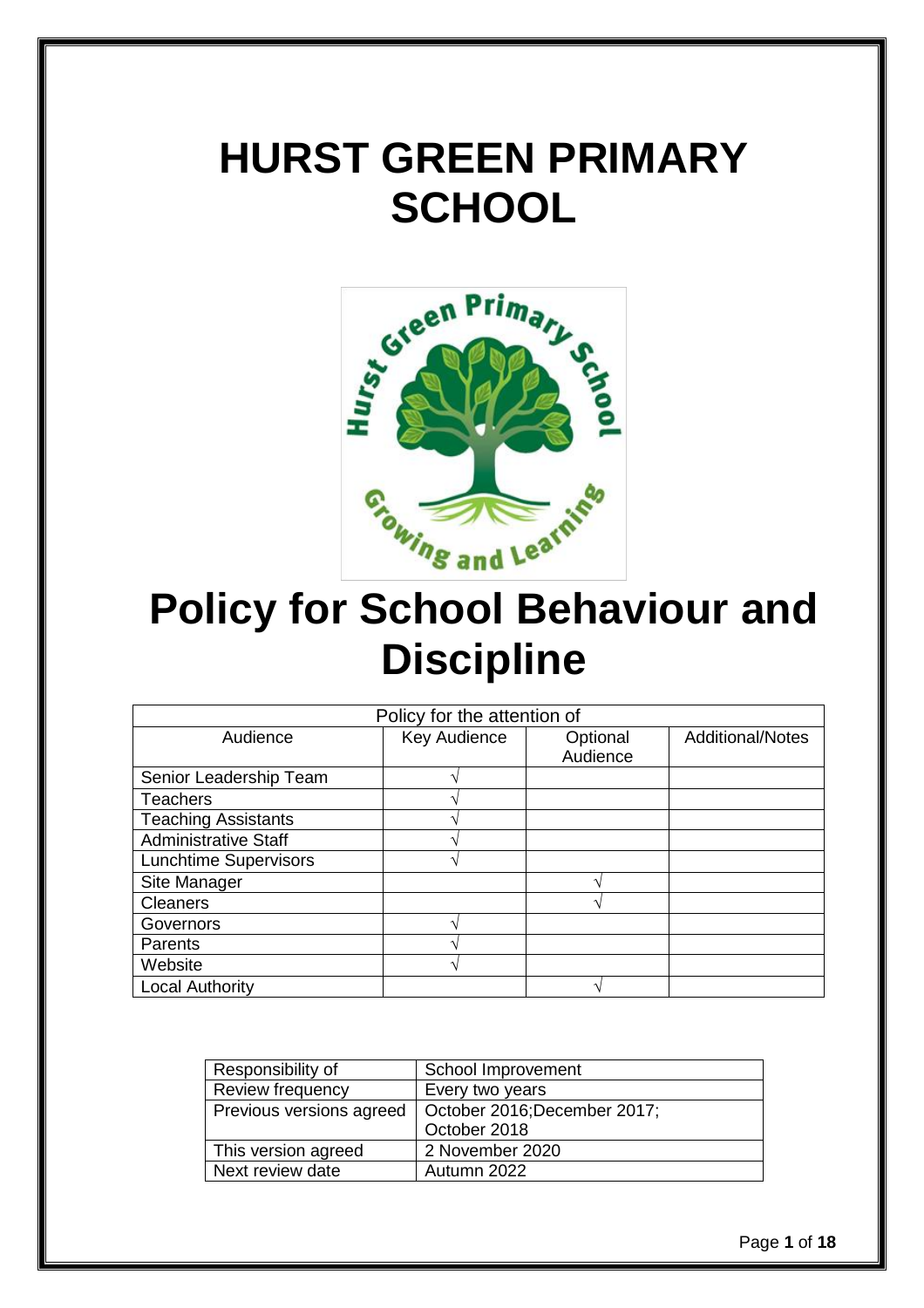#### **POLICY FOR SCHOOL BEHAVIOUR AND DISCIPLINE**

Hurst Green Primary School wishes to provide a school environment that is safe and stimulating for the children in our care. In order to ensure that this is so, we have introduced a policy with set procedures to create a calm, secure and happy working environment for all.

We acknowledge our legal duties under the Equality Act 2010, in respect of Safeguarding, and in respect of pupils with Special Educational Needs.

This policy has been written in line with Rights Respecting Schools and its principles of

- Individuals have the right to feel safe, secure, valued and to be able to reach their potential
- Individuals have a responsibility towards themselves, each other and the school community
- Discipline should encourage that responsibility by providing a consistent, fair and reassuring framework within which all members of the school community can work
- Each member of the school community will be accorded the same rights, responsibilities and opportunities regardless of race, religion, sex or class

#### **Aims**

- To develop a Behaviour Policy, supported and followed by the whole school community – parents, teachers, children and Governors – based on a sense of community and shared values.
- To foster a caring, family atmosphere, in which teaching and learning can take place in a safe and happy environment.
- Through the school curriculum, to teach moral values and attitudes as well as knowledge and skills. (This will promote responsible behaviour, self-discipline, self-respect and respect for other people and property).
- To reinforce good behaviour, by providing a range of rewards for children of all ages and abilities, rather than simply to punish bad behaviour.
- To make clear to children the distinction between minor misdemeanors and serious misbehaviour and the sanctions that will follow any misbehaviour.
- To resolve behavioural problems in a caring and sympathetic manner as they occur, in the expectation of achieving an improvement in behaviour.

See Appendix 4 for link to the Department's advice on the Equality Act 2010

Teachers have power to discipline pupils for misbehaviour which occurs in school and, in some circumstances, outside of school.

The power to discipline also applies to all paid staff (unless the Head Teacher says otherwise) with responsibility for pupils, such as teaching assistants.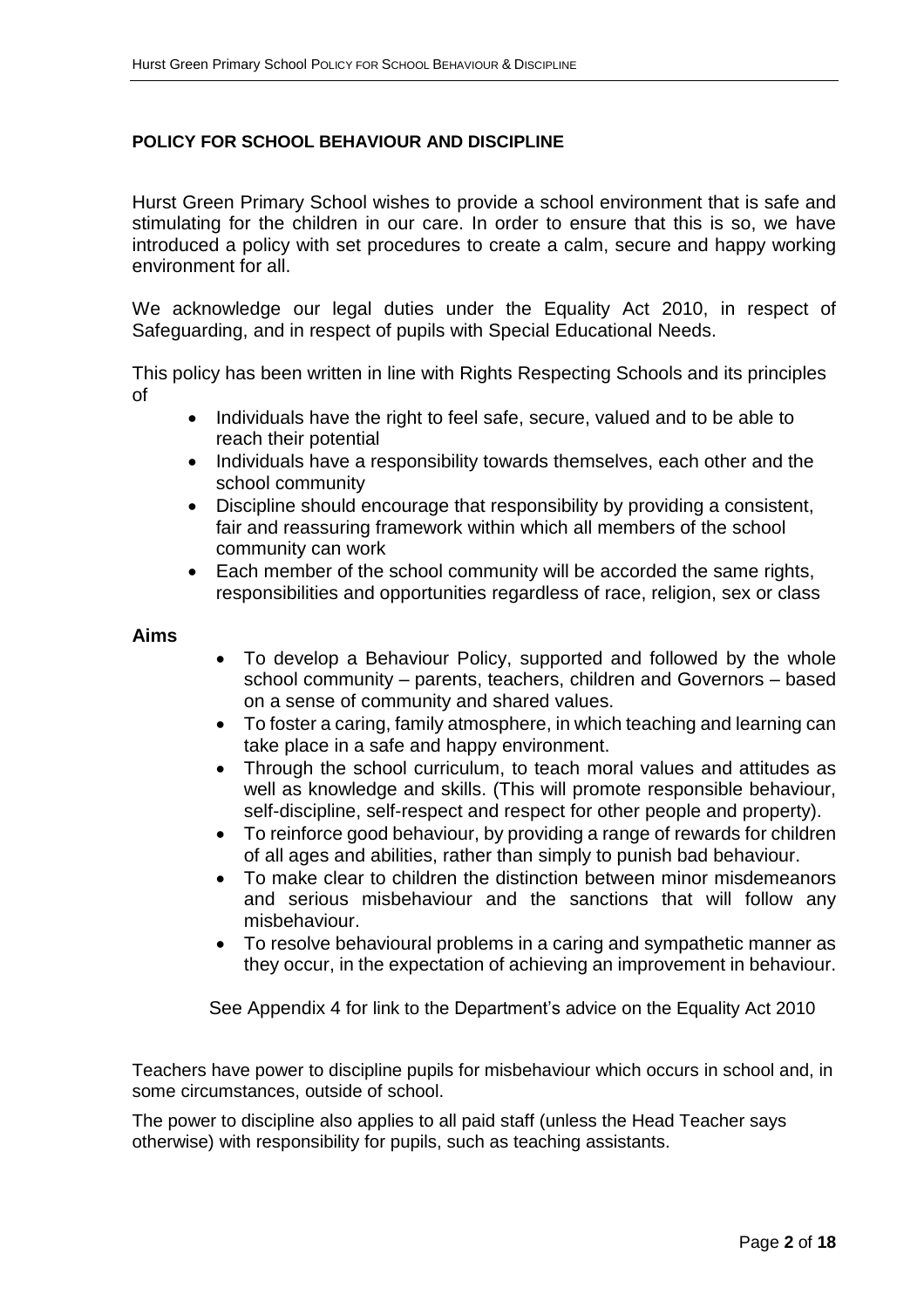#### **School Rules**

Our school rules identify the key principles and expectations as to how we behave and conduct ourselves each day. These principles communicate the behaviour expectations clearly to all members of the school community and distinguish between right and wrong. Children are expected to be taught and follow these rules right from the start.

- We are READY to learn
- We are RESPONSIBLE
- We are RESPECTFUL
- We are SAFE

These principles are known to the children as the 3 Rs (RRRS)

#### **School values:**

School values are fundamental beliefs that the school views as being of central importance. Our set of school values form the foundation on which our school operates. These are the values that we want our pupils to have fully incorporated into their own personal values by the time they leave Y6.

- Friendship
- Perseverance
- Honesty
- Respect
- Equality
- Kindness
- Tolerance
- Trust
- Ambition

These principles and values have been formulated with the safety and well-being of the children in mind, and to create a secure climate of mutual respect where children are aware of expectations and receive positive guidance whilst learning to play a responsible role within school and its wider community.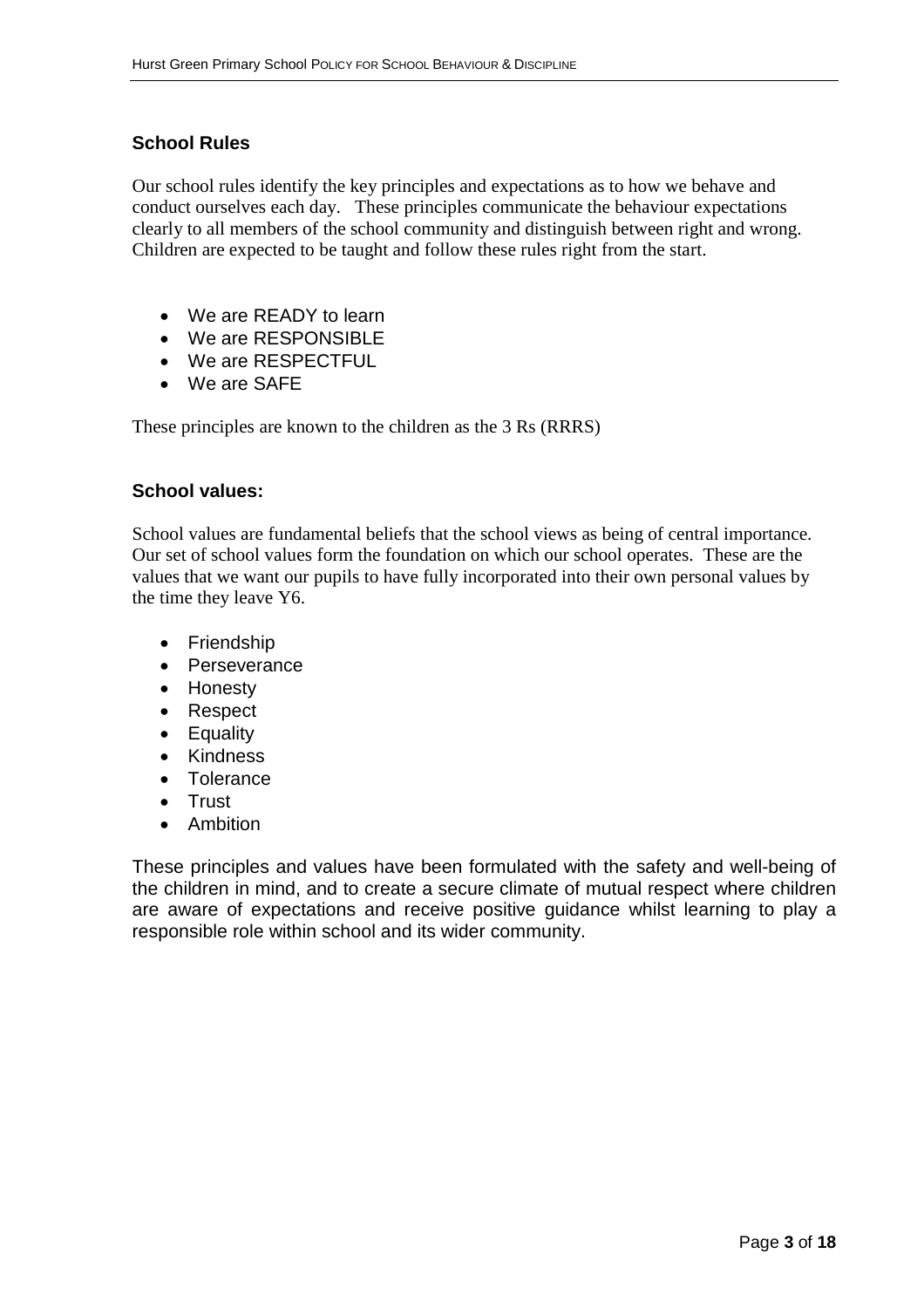#### **Responsibilities**

#### **The Head Teacher**

The Head Teacher will model and respect the principles of Ready, Responsible, Respectful and Safe.

The Head Teacher will ensure the Behaviour Policy is implemented in school and will be involved in serious breaches that may involve exclusion. Where there are serious breaches of the school policies relating to pupil behaviour, the Head Teacher may implement a fixed or permanent exclusion. In all instances of exclusion the Head Teacher will follow the published exclusions guidance in consultation with Dudley Exclusion Team. Only the Head Teacher can make decisions regarding exclusion. The Head Teacher will publicise the school behaviour policy, in writing, to staff, parents and pupils at least once a year.

#### **The Governors**

Governing bodies of maintained schools have a duty under section 175 of the Education Act 2002 requiring them to make arrangements to ensure that their functions are carried out with a view to safeguarding and promoting the welfare of children. Governors will ensure that the school provides an environment that promotes positive behaviour in order for effective learning to take place. Governors will respect and model the principles of Ready, Responsible, Respectful and Safe. Governors will ensure that the behaviour policy is published on the school website.

#### **The Senior Leadership Team**

To support and empower any members of staff who are experiencing challenging behaviour, by helping them to improve their practice. SLT will respect and model the principles of Ready, Responsible, Respectful and Safe.

#### **All staff**

To building positive, caring relationships with every pupil so that they feel valued, understood, safe and cared for. Staff will respect and model the principles of Ready, Responsible, Respectful and Safe.

#### **Parents**

To work in partnership with the school and support the systems and structures related to behaviour management and behaviour for learning. When on school grounds, parents are expected to respect the behaviour principles of Ready, Responsible, Respectful and Safe.

#### **Pupils**

To take full responsibility for their own learning and actions throughout the day. To be aware of the rewards and sanctions relating to behaviour and to be respectful to other members of the school community so that everyone can be ready to learn. To act in such a way that all members of the school community stay safe.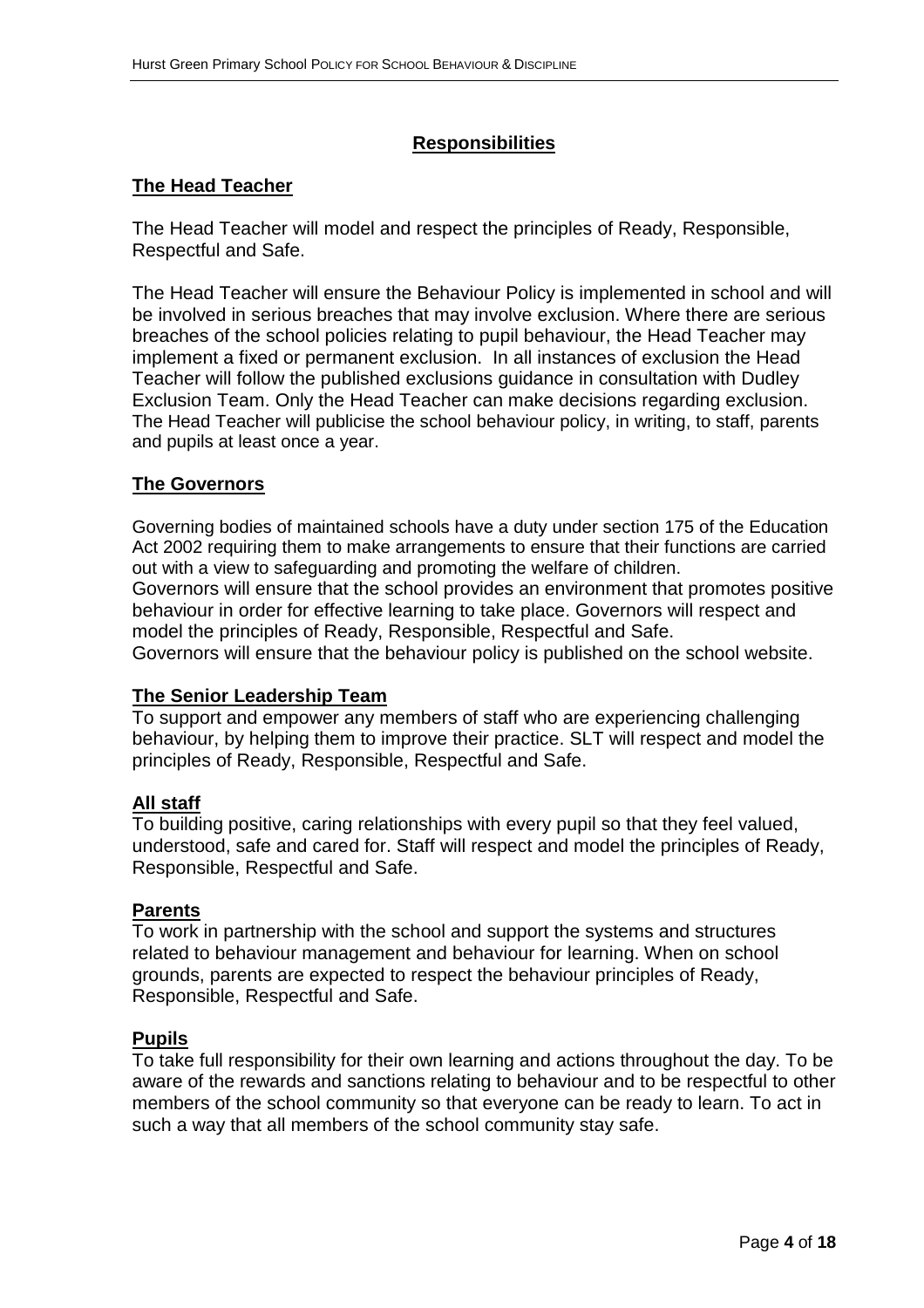#### **Rewarding Good Behaviour**

A major intent of this policy is to encourage pupils to exhibit good behaviour; this is reinforced with a whole school Zone Board system and a House Point system.

All children start the day with their name in Green Zone. Children can move up to silver or gold zone as a result of good behaviour choices. Children can move down to amber or red zone as a result of inappropriate behaviour choices (see flow chart in appendix). Children in Key Stage One who end the day in either silver or gold zone are given a silver or gold sticker to stick on their jumpers and in Key Stage Two in their homework diaries.

Children in Key Stage Two are able to use their stickers as 'currency' and exchange them for a variety of rewards and prizes. These incentives will be changed regularly to maintain interest.

Children from year one to six are awarded house points and weekly totals are shared in assembly. The children in the team with most house points at the end of a half term are able to have a non-uniform day.

Additional type of incentives and rewards will be found from class to class to meet the needs of individual children and cohorts. Children can be rewarded for academic and non-academic achievements, for effort and for being caring, and for all aspects of good work and behaviour.

Examples of such additional behaviour strategies and rewards include…

- Incentive stickers are given to children by teachers and dinner supervisory staff.
- Oral and written praise such as comments in person, comments in books, table awards, golden tickets, star of the week, etc.
- In mathematics Club 27, 40, 55, 55+ and 100 grid provides each child from Year 2 upwards the opportunity to gain badges/shields/maths dictionary (presented in assembly) for their success in learning multiplication/division and number facts.
- Good attendance is also rewarded with certificates (termly and annually).
- Children may display their achievements, both in and out of school, in sharing assemblies and talent assemblies.
- Children are sent to senior leaders for specific praise
- Each half term children are also given a special mention by staff in a assembly and they have their name displayed on a board in the school hall. Certificates are sent home to raise awareness of parents of the praise children receive in assembly.

Parents are also informed of the praise given to their child through comments in the homework diaries and children taking home certificates and stickers.

Most children respond to a positive approach where their efforts are acknowledged and make considerable efforts to improve their work and, when necessary, their behaviour.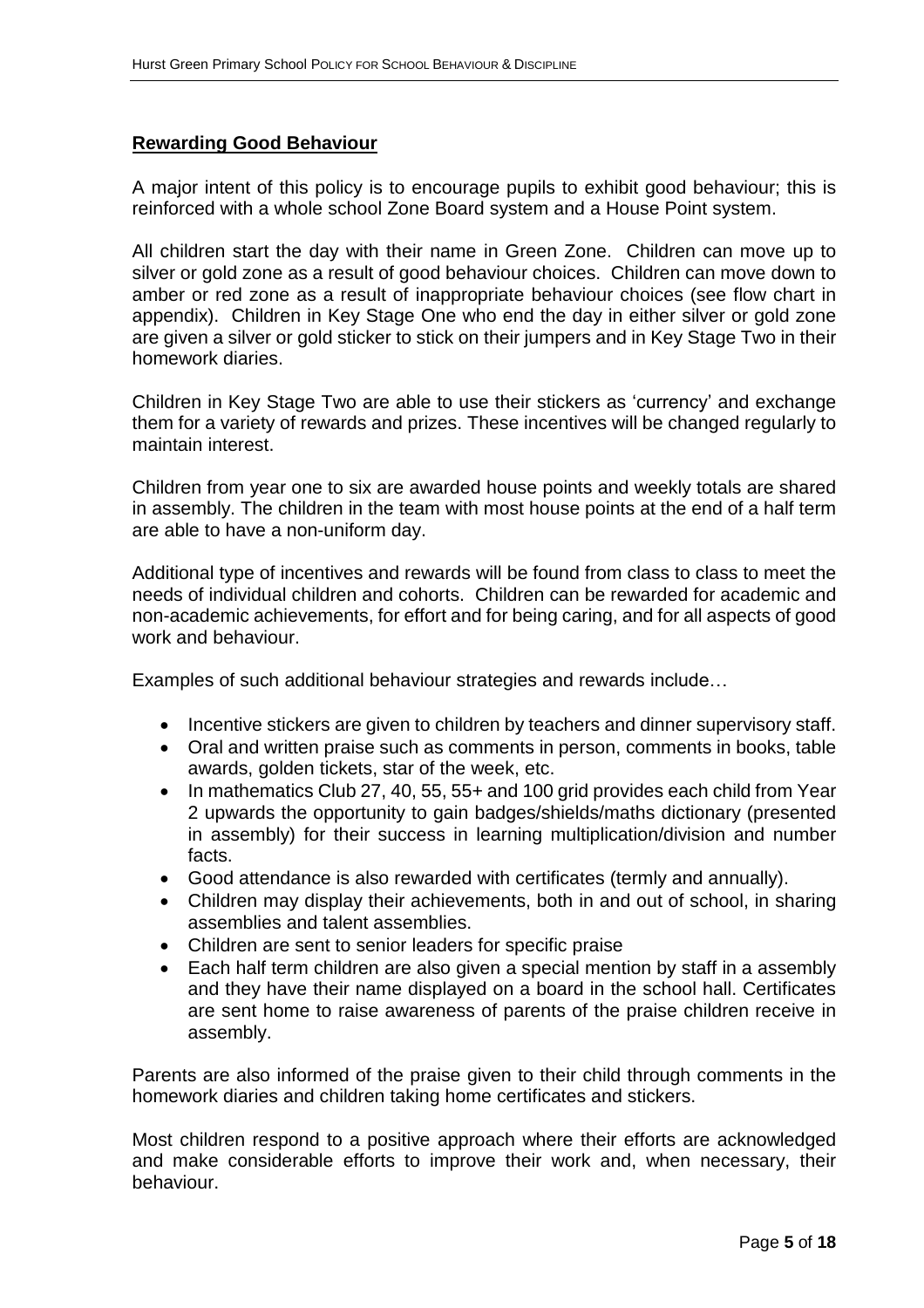#### **Sanctions and discipline**

Teachers can discipline pupils whose conduct falls below the standard which could reasonably be expected of them. This means that if a pupil misbehaves, breaks a school rule or fails to follow a reasonable instruction, the teacher can impose a sanction/loss of privilege on that pupil. To be lawful, the sanction (including loss of free time) must satisfy the following three conditions:

1) The decision to sanction a pupil must be made by a paid member of school staff or a member of staff authorised by the Head Teacher;

2) The decision to sanction the pupil and the sanction itself must be made on the school premises or while the pupil is under the charge of the member of staff; and

3) It must not breach any other legislation (for example in respect of disability, special educational needs, race and other equalities and human rights) and it must be reasonable in all the circumstances.

A sanction must be proportionate. In determining whether a sanction is reasonable, section 91 of the Education and Inspections Act 2006 says the penalty must be reasonable in all the circumstances and that account must be taken of the pupil's age, any special educational needs or disability they may have, and any religious requirements affecting them. There will be times when children behave unacceptably. Children need to discover where the boundaries of acceptable behaviour lie, as this is a part of growing up.

Minor breaches of discipline are dealt with by the class teacher, in a caring, supportive and fair manner, having regard to the age of the child. All children are taught about the consequences resulting from poor behaviour.

Each case is treated individually. Generally, children are reminded that they are responsible for their own actions and that breaking rules has consequences. Each class has a behaviour consequence chart. Children will receive warnings will move down the Zone Board if the behaviour continues, however good behaviour will reverse that action, thus demonstrating the importance of making good choices. See Behaviour management flowchart of choices and consequences (Appendix 2).

Examples of appropriate sanctions include:

- Verbal warning
- Time out in another class or year group
- Loss of privileges
- Missing break time or lunchtime
- Extra work, or repeating unsatisfactory work until it meets the required standard.
- Internal exclusion from class

In more extreme cases the following sanctions may be used:

- Lunchtime exclusion see later information
- Fixed-term exclusion see later information
- Permanent exclusion see later information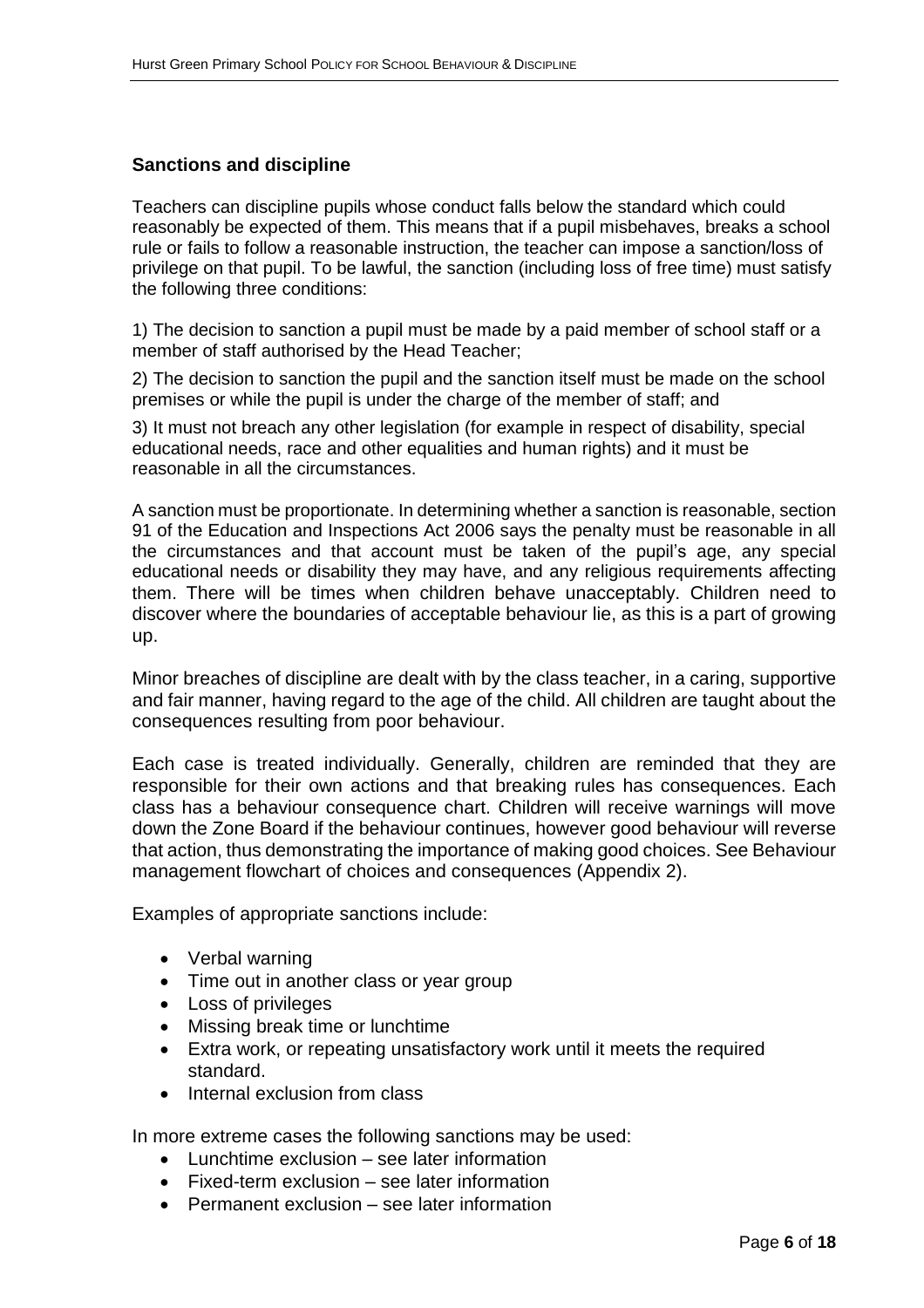Corporal punishment is illegal in all circumstances.

If the unacceptable behaviour is persistent or recurring, and falls outside of the behaviour routinely dealt with by using the Zone Board system, the Assistant Head Teacher, then the Deputy Head Teacher or Head Teacher become involved and take appropriate additional actions such as an individual behaviour plan(IBP) report system, involvement of outside agencies, fixed term exclusions and permanent exclusions.

CPOMS reporting system is an internal system used to record any serious/repeated incidences within school. These are then analysed and reported to governors.

#### **Procedures for Dealing with Major Breaches of Discipline**

Major breaches of discipline such as physical assault; bringing prohibited items or weapons to school; deliberate damage to property; stealing, leaving the school premises without permission and/or verbal abuse would be immediately referred to  $SIT$ 

This type of behaviour is rare at Hurst Green and it is the duty of the members of the Senior Leadership Team to deal with it promptly to stop it persisting. Parents are informed of their child's behaviour and other agencies/ strategies might be discussed e.g. use of the counselling service, friendship groups, Educational Psychologist etc. Consideration of a multi-agency assessment would be made for pupils who display continuous disruptive behaviour. We have a duty to consider whether the behaviour under review gives cause to suspect that a child is suffering, or is likely to suffer, significant harm. Where this may be the case, staff will follow the school's safeguarding policy. They should also consider whether continuing disruptive behaviour might be the result of unmet educational or other needs. At this point, the school should consider whether a multiagency assessment is necessary.

#### **Exclusions**

The Head Teacher will decide whether to exclude a pupil, taking into account all the circumstances, the evidence available and the need to balance the interests of the pupil against those of the whole school community. In the case of a permanent exclusion, the GB Discipline Committee will meet within 15 days to decide whether to uphold the head teacher's decision or re-instate the child back to school.

The Head Teacher may consider the following questions:

- 1. Is the behaviour in breach of the school Behaviour Policy? If so, have any other sanctions described in the policy been used and to what effect? Could any other sanctions be used as an alternative with the parents' agreement?
- 2. Has the school previously supported the child (what/when/what level of impact did this have?) Does the child have any recognised behaviour problems?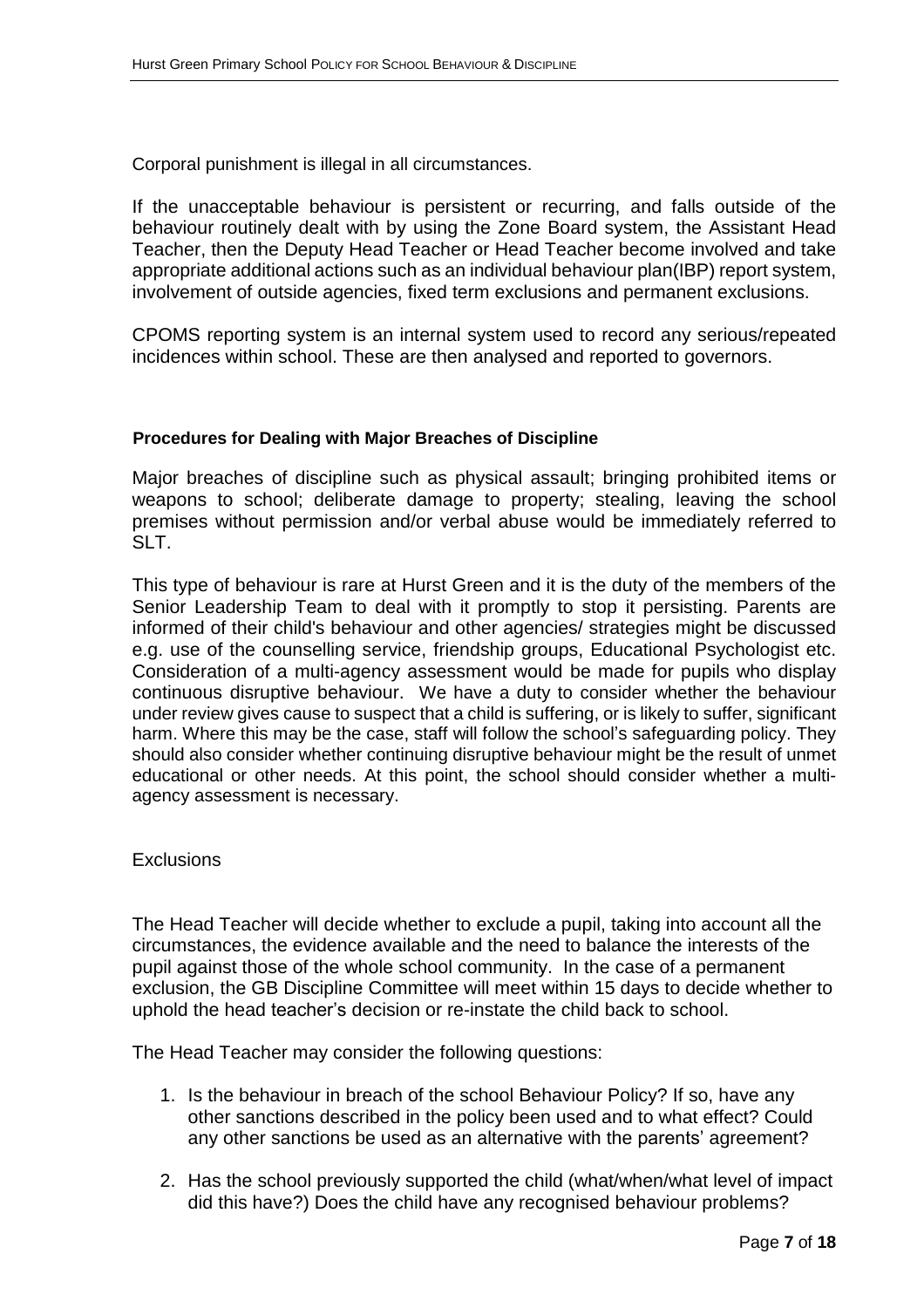Have reasonable adjustments already been made or could they now be made? (Evidence could be SEN documentation eg EHCP, IEP, Risk Assessments) Even if the child does have a recognised behaviour problem the school has a duty of care to all children. If the risk to others cannot be controlled, then exclusion should be considered.

3. Would allowing the child to remain in school seriously harm the education or welfare of other children or adults?

Once all other considerations have been made then an exclusion may be applied. In this case, the school will follow Local Authority guidelines and DfE Exclusion procedures.

If the Head Teacher is unavailable and/or uncontactable, then Cate Mauchline, Deputy Head Teacher, can issue a fixed term exclusion in the Head Teacher's absence, provided attempts to contact the Head Teacher have been made.

It is illegal for the school to send home a pupil due to poor behaviour unless via a fixed or permanent exclusion.

The pupil will be provided with work for the first 5 days of an exclusion. Parents will receive a letter outlining the reason for the exclusion and the length of time. A meeting will be held with the child and parents when the child returns to school. The school will adhere to Local Authority, DFE and relevant legal guidelines for exclusions.

The Local Authority may be contacted by the school for advice on individual and general matters relating to exclusion.

#### **Recording incidents of inappropriate behaviour.**

Staff will use CPOMS to record day-to-day behaviour incidents. The LA incident recording system will be used for more serious breaches that meet the conditions shown below.

#### **Examples of incidents recorded on CPOMS:**

- An incident resulting in a member of staff speaking to a parent about a child's behaviour.
- An incident where members of the senior leadership team have become involved with a child's behaviour.
- Incidents of behaviour concerning a chid with an IBP

#### **LA Accident/Incident Record**

This is used to record: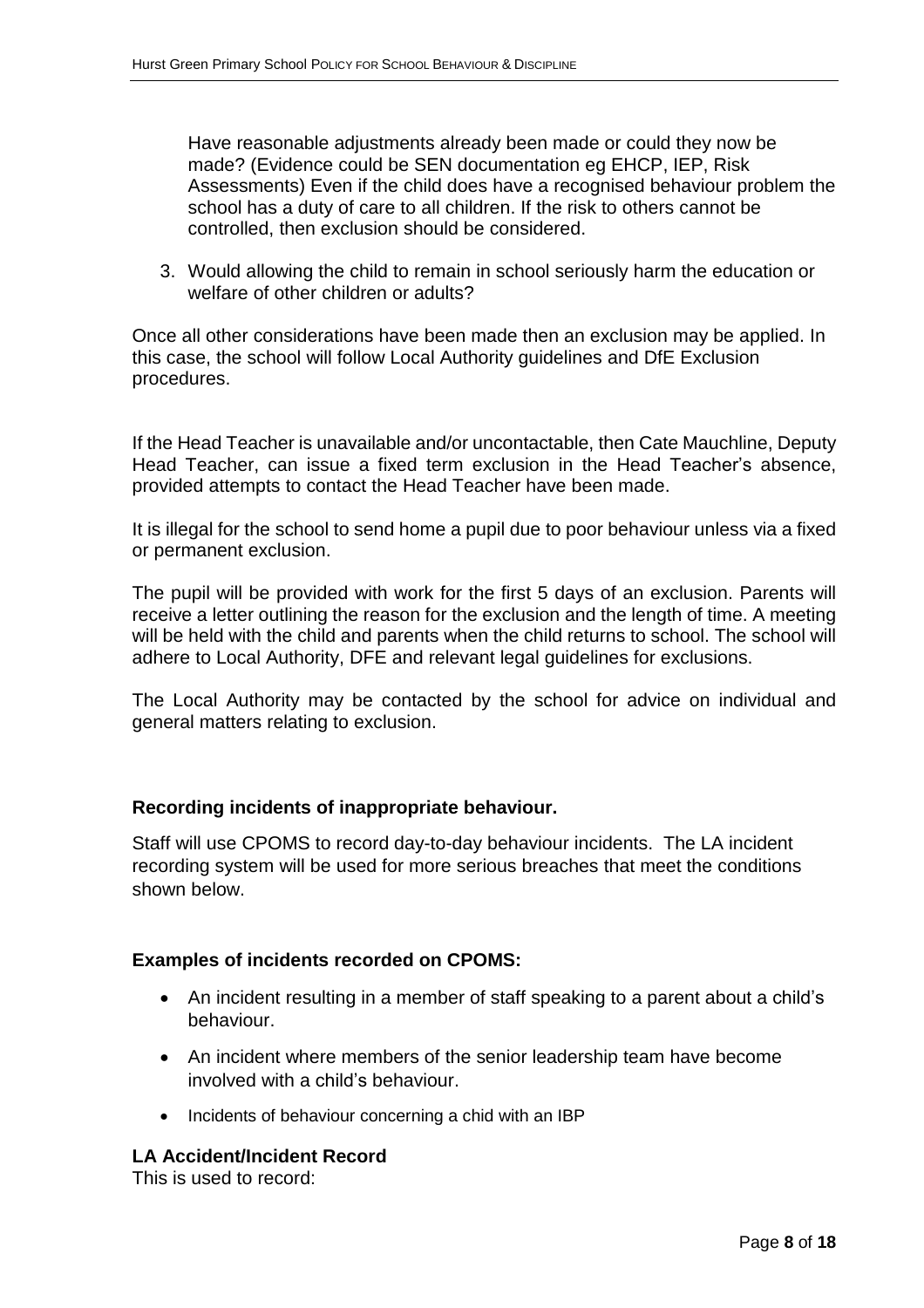- $\Box$  any incidents involving a child, or anyone employed in school, resulting in personal injury or damage to property
- $\Box$  loss, theft, or damage to property
- $\Box$  any other incidents or matters of a serious nature.

This record is not for minor incidents in day-to-day classroom management but for serious occurrences of challenging behaviour.

#### **Confiscation of inappropriate items:**

Certain items are not allowed to be brought into school, including mobile phones (unless agreed by the Head Teacher). Where mobile phones are brought to school by Y6 pupils, they are kept in the office during the day and collected by pupils at home-time.

Staff are able to confiscate, retain or dispose of pupils' property, under the general power of discipline (Education Act 2011), as long as it is in reasonable circumstances. Once an item is confiscated, the member of staff must make an effort to keep the property safe. The confiscated item must be returned to the child's parent/carer explaining why it was confiscated.

The law protects staff from liability of damage to, loss of confiscated items provided that they have acted lawfully.

#### **Staff have the power to search without consent for prohibited items including:**

**Power to search without consent** for "prohibited items" including:

- knives and weapons
- alcohol
- illegal drugs
- stolen items
- tobacco and cigarette papers
- fireworks
- pornographic images

• any article that has been or is likely to be used to commit an offence, cause personal injury or damage to property; and

• any item banned by the school rules which has been identified in the rules as an item which may be searched for.

Any object or article that could be used to commit an offence, damage property or cause harm/ injury to self or others.

Where appropriate, items may be handed to the police.

Where it is appropriate, the Head Teacher (or Deputy Head Teacher) will consider whether to involve other outside agencies.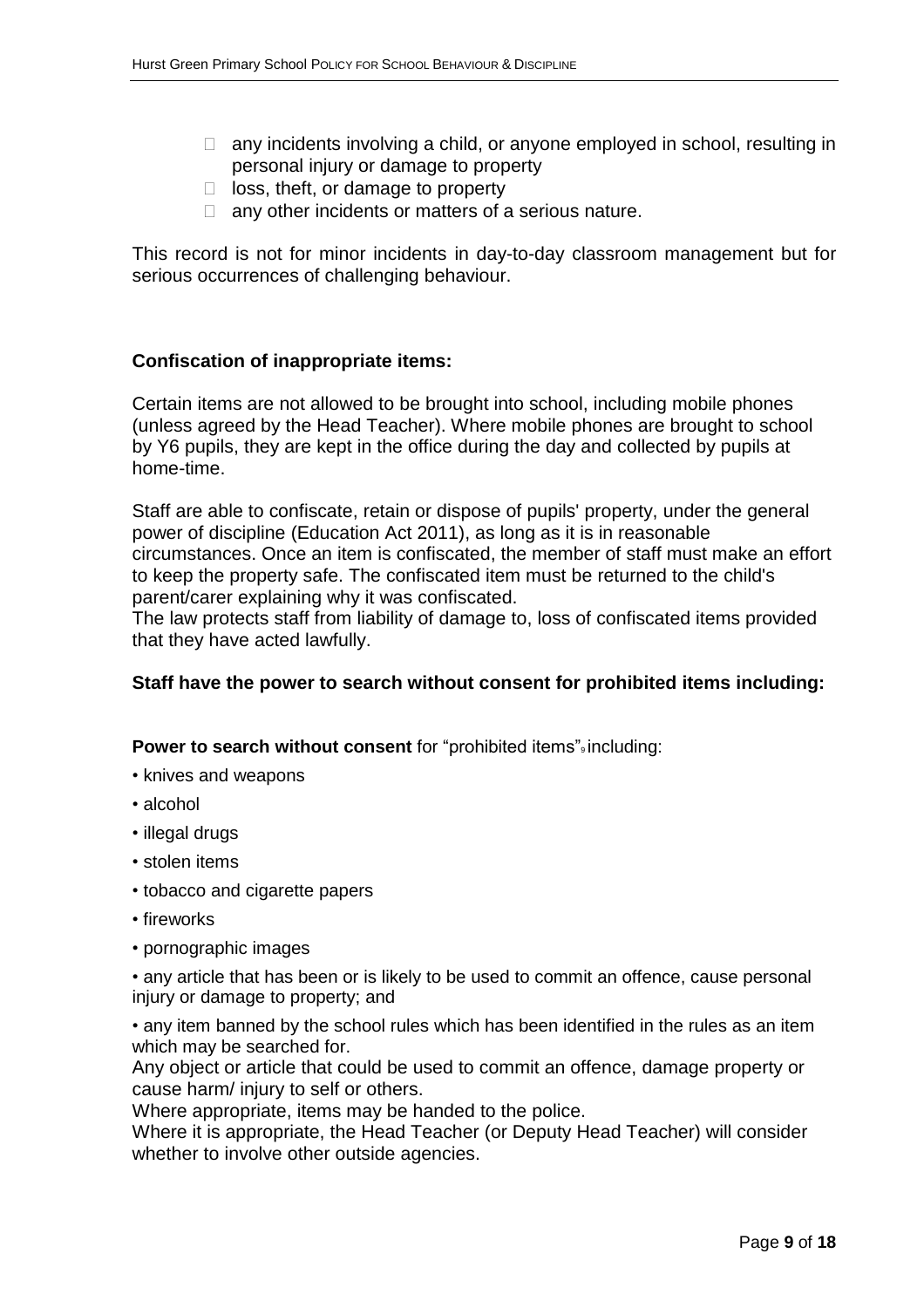See appendix 4 for link to Screening, Searching and Confiscation – advice for head teachers, staff and governing bodies:

#### **The Power to discipline beyond the school gate**

Disciplining beyond the school gate covers the school's response to all non-criminal bad behaviour and bullying which occurs anywhere off the school premises and which is witnessed by a member of staff or reported to the school.

The school is able to respond to incidents of inappropriate behaviour when the child is:

- taking part in any school-organised or school-related activity or
- travelling to or from school or
- wearing school uniform or
- in some other way identifiable as a pupil at the school.

 $\bullet$ 

or, misbehaviour at any time, whether or not the conditions above apply, that:

- could have repercussions for the orderly running of the school or
- poses a threat to another pupil or member of the public or
- could adversely affect the reputation of the school

In all of these circumstances the Head Teacher will consider whether it is appropriate to notify the police or anti-social behaviour coordinator in their local authority of the actions taken against a pupil. If the behaviour is criminal or poses a serious threat to a member of the public, the police should always be informed. In addition, school staff should consider whether the misbehaviour may be linked to the child suffering, or being likely to suffer, significant harm. In this case the school staff will follow the safeguarding policy.

#### **Pastoral Care for School Staff**

The school will not automatically suspend a member of staff who has been accused of misconduct, pending an investigation. The Head Teacher will draw on the advice of LADO and the 'Dealing with Allegations of Abuse against Teachers and Other Staff' guidance when setting out the pastoral support school staff can expect to receive if they are accused of misusing their powers.

See appendix 4 for Link to guidance on Dealing with Allegations of Abuse against Teachers and Other Staff.

#### **Racist remarks:**

Any words or actions that cause offence to another person and are considered racist by the offended person will be deemed as a racist remark.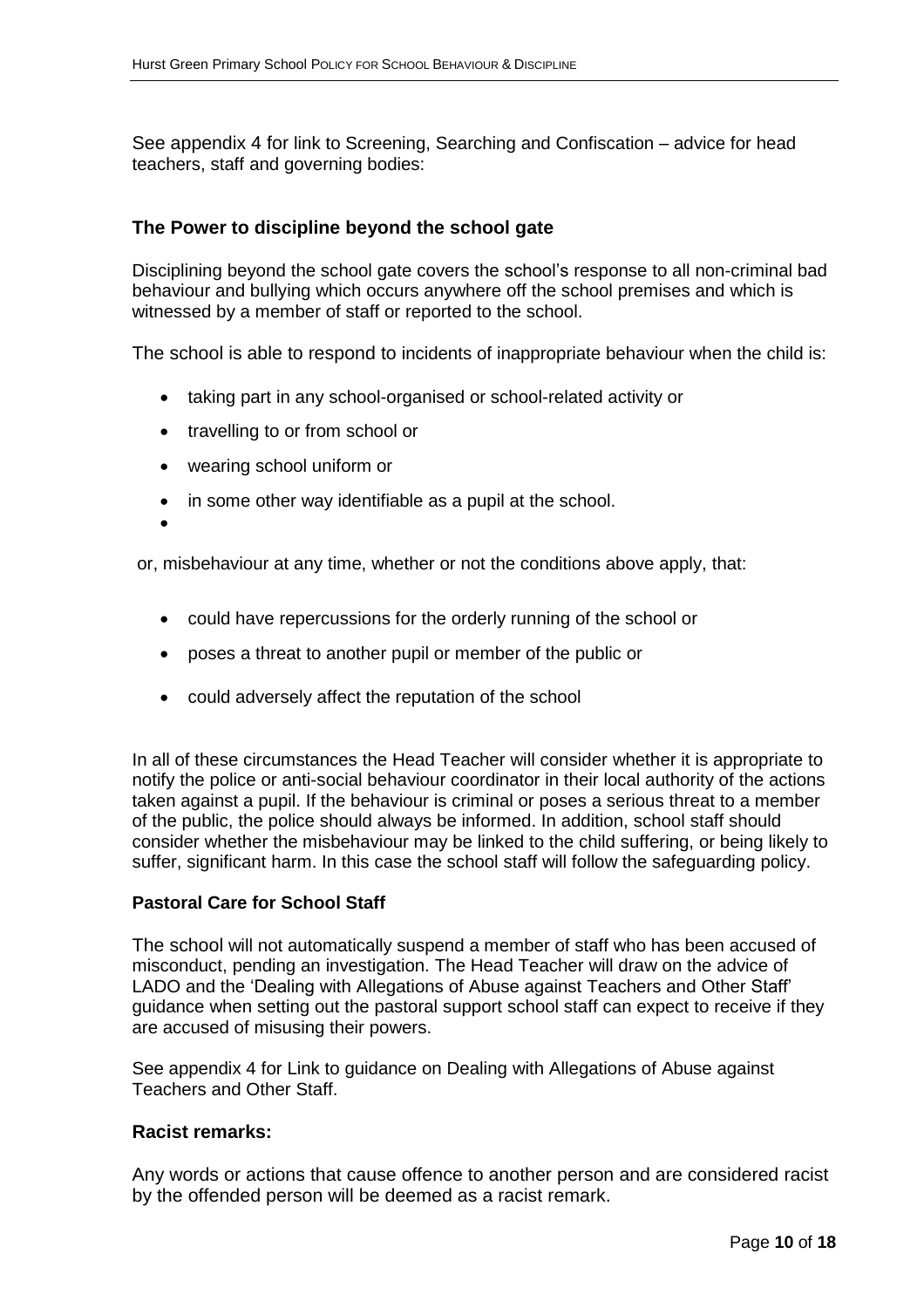The Head Teacher will be informed and the pupil spoken to, with appropriate sanction given where applicable. A record of the incident is kept in the Racist Incident Log Book and reported to the governors. Parents of both the perpetrator and victim are informed

#### **Lunchtime Supervision**

At lunchtime, supervision is by the team of mid-day supervisory assistants and at least one member of the senior management teaching staff. The team should maintain order; usually by reminding children of the standard of behaviour expected. Lunch time staff will follow the school behaviour policy.

The children should treat the supervisory staff with the respect due to all adults at Hurst Green Primary School. Verbal or physical abuse is not tolerated. Serious misbehaviour or repeated disobedience at lunchtime is brought to the attention of the Head Teacher/Deputy Head Teacher. This results in loss of privileges and break times. Parents will be informed if there is no improvement in behaviour and the child will be excluded from the premises at lunchtime for a set period. This could be followed, if necessary, by more fixed term or permanent exclusion.

#### **Physical Intervention**

Staff can use reasonable force to prevent pupils committing an offence, injuring themselves or others or damaging property and to maintain good order and discipline in the classroom. A number of staff have been 'Team Teach' trained and may be called on should physical intervention be necessary. However, any paid employee may physically intervene if the above conditions are met. If a child is physically handled, then the parent of the child would be notified and a meeting with the parent/ carer arranged in order to put a physical handling plan in place.

The Incident is recorded and the situation discussed with the Head Teacher or Deputy Head Teacher, who will work with the member of staff and parents to devise an action plan to meet that child's and the school's needs. This might include the involvement of other agencies – Social Services, Psychological Service, Pupil Referral Service, etc.

See Appendix 4 for link to Use of Reasonable Force – advice for head teachers, staff and governing bodies:

#### **DEALING WITH BULLYING (see anti-bullying policy)**

#### **Parents**

Parents can help by recognising that an effective School Behaviour Policy requires close co-operation between parents, teachers and children. Parents should discuss the school rules with their child, emphasising that they support the rules.

Attending Parents' Evenings and parents' functions and by developing informal contacts with school helps to reinforce their support for the Policy. Learning and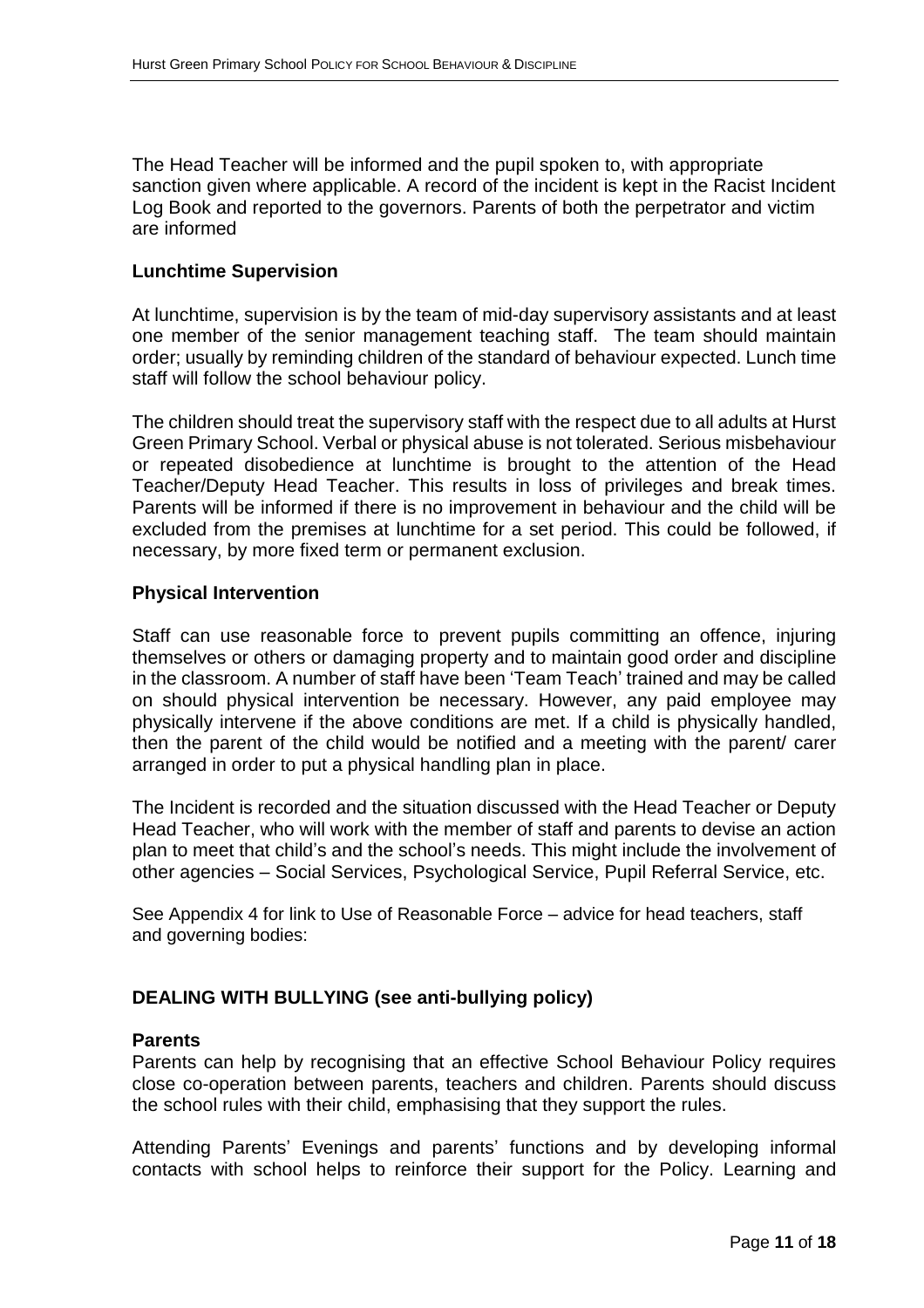teaching cannot take place without sound discipline and parents should recognise that staff will deal with behaviour problems patiently and positively.

### **Additions to Child Behaviour Policy from 1 June 2020 at Hurst Green Primary School**

**School Name: Hurst Green Primary School Date: 28.5.20 Date shared with staff: 28.5.20 (via email) 1.6.20 face-to-face training Date shared with Governors 28.5.20**

**Additions/changes to Child Behaviour Policy for re-opening of Schools from June 2020**

**Added to the Behaviour & Discipline Policy – agreed by governors 02.11.20**

- Children are expected to follow and adhere to new routines for pupil drop offs, collection times, changes to location for arrival or departure and social distancing guidance, pupil timetables etc.
- Children are expected to follow new rules re movement around the school as per specific instructions e.g. one-way systems, out-of-bounds areas, queuing
- Amendments have been made to the use of breakout areas, communal spaces etc. and these are expected to be followed by all children.
- Amendments have been made for the use of toilets, which children must adhere to.
- Instructions will be given to pupils regarding who they are able to socialise and who with, using social distancing guidance
- Children are expected to follow school instructions on hygiene, such as handwashing and sanitising, wiping down of furniture/equipment before/after use
- Children are expected to clean hands on arrival at the setting, before and after eating
- Children are expected to follow clear expectations about sneezing, coughing, tissues and disposal, in line with the "catch it, bin it, kill it" message. (Communication around avoiding touching your mouth, nose and eyes through any posters/displays around school)
- Children will be given clear rules about not coughing or spitting at or towards any other person and any incident of the above will be dealt with as an act of assault in line with our existing behaviour policy.
- Pupils must inform a member of staff if they are experiencing symptoms of coronavirus
- Pupils should avoid sharing any equipment including, drinking bottles,
- Clear rules will be given regarding expectations of breaks/lunchtime and advice around food/drink.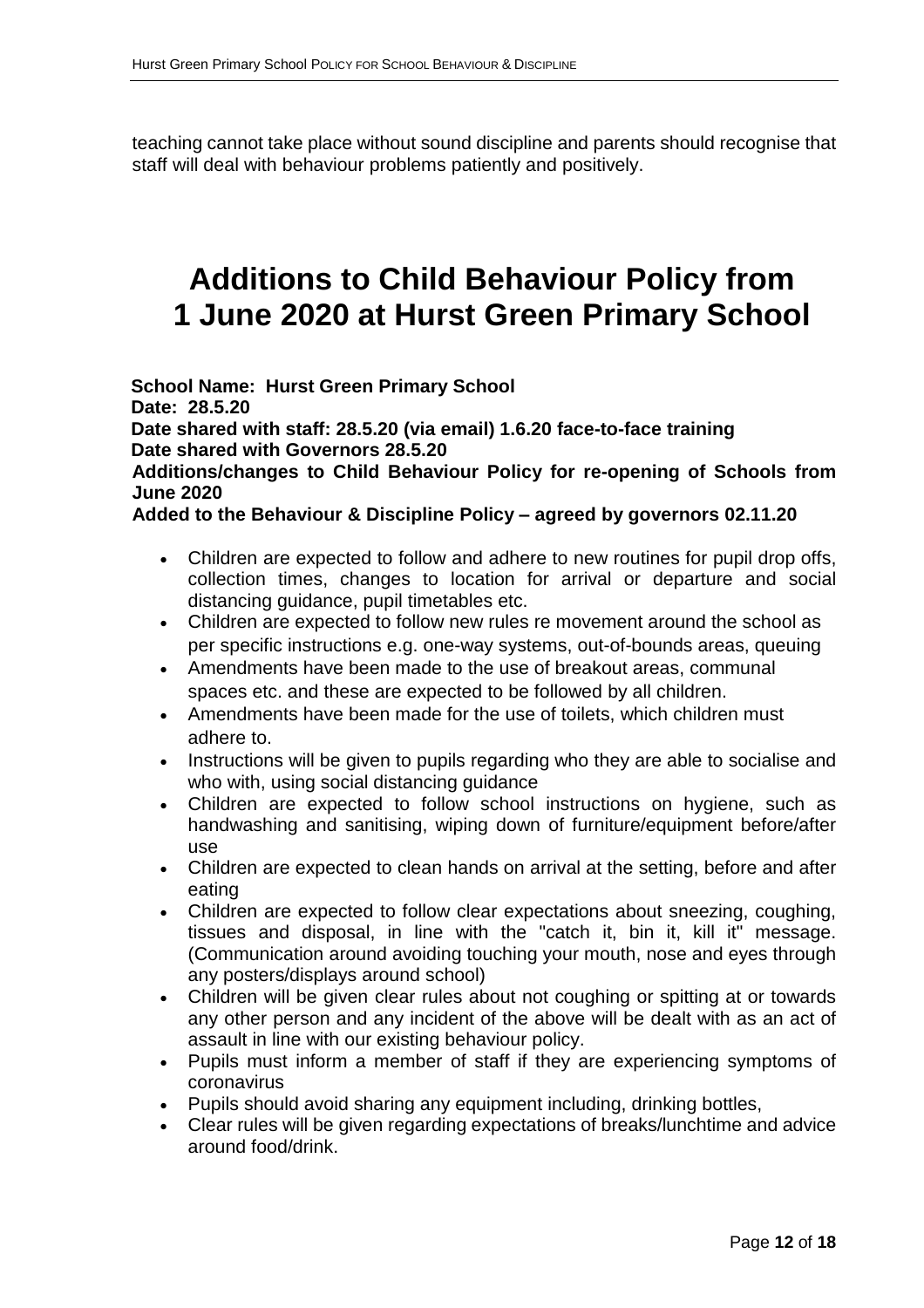- Amendments will be made to expectations of breaks or play times, including play areas or areas where children are not able to play and children are expected to follow these amendments.
- Clear rules for pupils at home about conduct in relation to remote education parents have been given clear guidance.
- Clear process for online learning and for children to keep themselves safe when online – parents have been given clear guidance.
- Our current behaviour policy in terms of rewards and/or sanction systems will continue and can be used to enforce the new rules and procedures in school.

#### **Behaviour Expectations of Parents/Carers**

- Parents will be asked to wear face coverings on the school site
- Only one Parent/Carer to enter school site to bring child (ren) to school.
- Parents to adhere to the one-way system in place from the Narrow Lane gate to the Feldon Lane gate.
- Children to stay close to Parent/Carer at all times.
- Ensure social distancing from other adults whilst waiting for doors to open as per government guidance (please do not arrive too early to avoid congestion)
- Parents/carers to leave the site promptly after watching their child walk into their class.
- Parents/Carers not to enter school building unless by appointment please communicate via phone or info email.
- Parent/Carers to avoid talking to staff on the doors in the morning –instead please phone or email the school office to pass on a message.
- Parents must collect children promptly if called regarding illness/symptoms
- Parents/Carers may be asked to collect their child if they persistently break the new rules and procedures in school, despite reminders and warnings.
- Parents to supply or order a packed lunch for their child each day.
- Parents to supply water in a clean bottle each day.
- Parents to keep their child at home if they or another member of the household develops symptoms.
- Parents to arrange a test for their child if they develop symptoms.

#### **Behaviour Expectations for Children**

Normal behaviour rules/rewards/sanctions still apply, with some additional rules added for child and staff safety.

- o Children should stay at a social distance as much as possible (adults in school to remind children when necessary)
- o Children should not play games that include touching others.
- o Children not sticking to the NO TOUCHING rules will be reminded and parents informed to support with reinforcement
- o Children to line up at a social distance in school when asked
- o Children to enter the building separately and patiently
- o Children to wash hands/sanitise when entering the building and at regular intervals throughout the day. Remember to wash your hands for 20 seconds.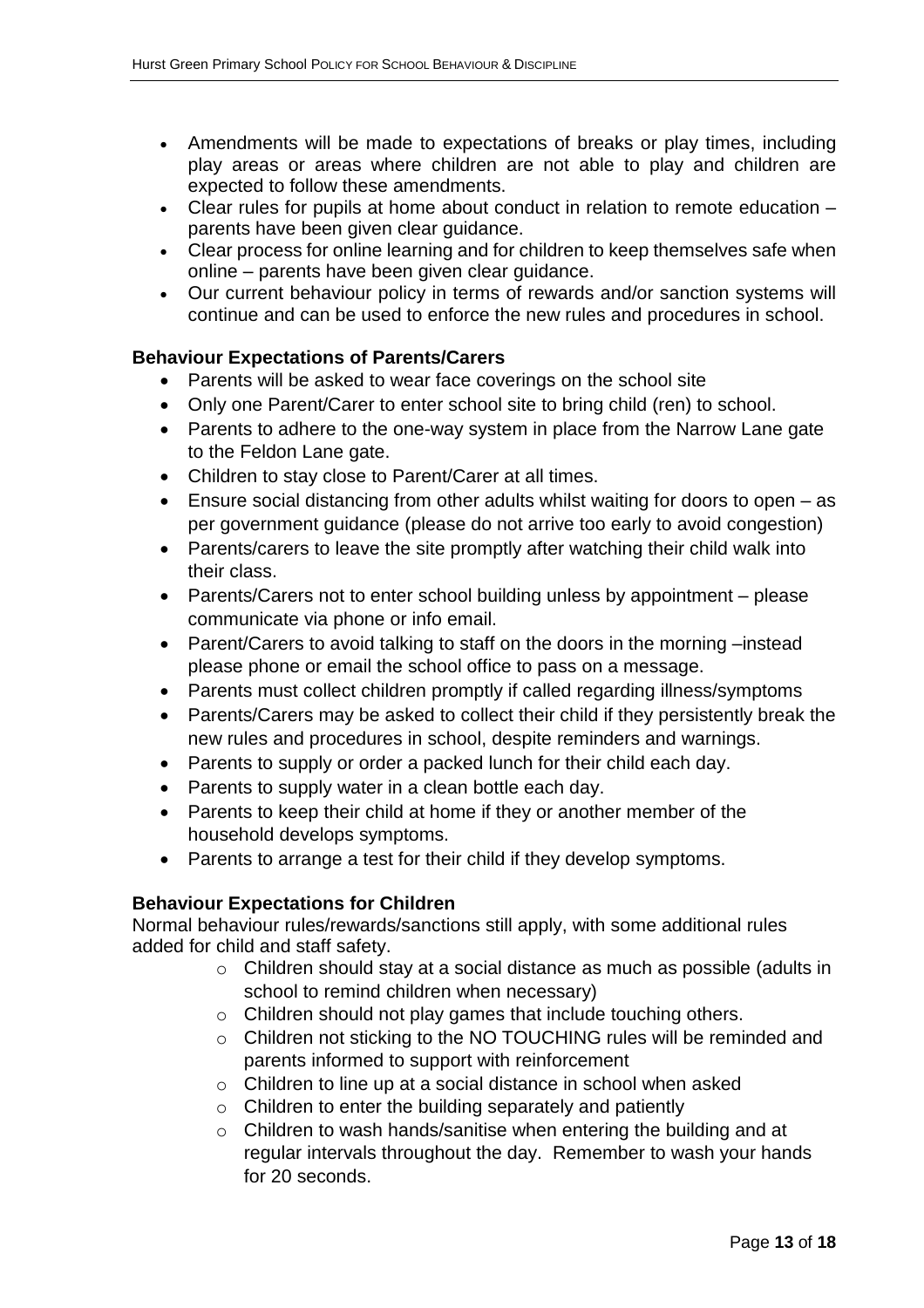- o Any coughing/spitting on another pupil will result in a serious sanction and may result in your place at school being withdrawn.
- o Children to follow any signs and special routes in place (e.g. one way system)
- $\circ$  Only use your own water bottle
- o Children will be reminded to try to avoid touching their mouth, nose and eyes and follow the 'catch it, bin it, kill it' advice.
- o Children must follow all staff instructions, which are designed to keep them safe.

#### **Further information**

Parents must not approach other parents or children if a problem has occurred with their child at school. The child's class teacher should be informed and the matter will be dealt with either by the teacher, Assistant Head Teachers, or the Head Teacher/Deputy Head Teacher, as appropriate.

Governors have the right to refuse access to school or school grounds to a parent who does not follow this procedure or behaves in an inappropriate manner. Hurst Green Primary is a zero tolerance zone. Any form of aggression or verbal abuse towards staff will not be tolerated.

Copies of this policy can be requested from the Head Teacher or found on the school website.

#### **Data protection**

This policy adheres to the principles under data protection law. For further information please review the school's data protection policy published on the school's website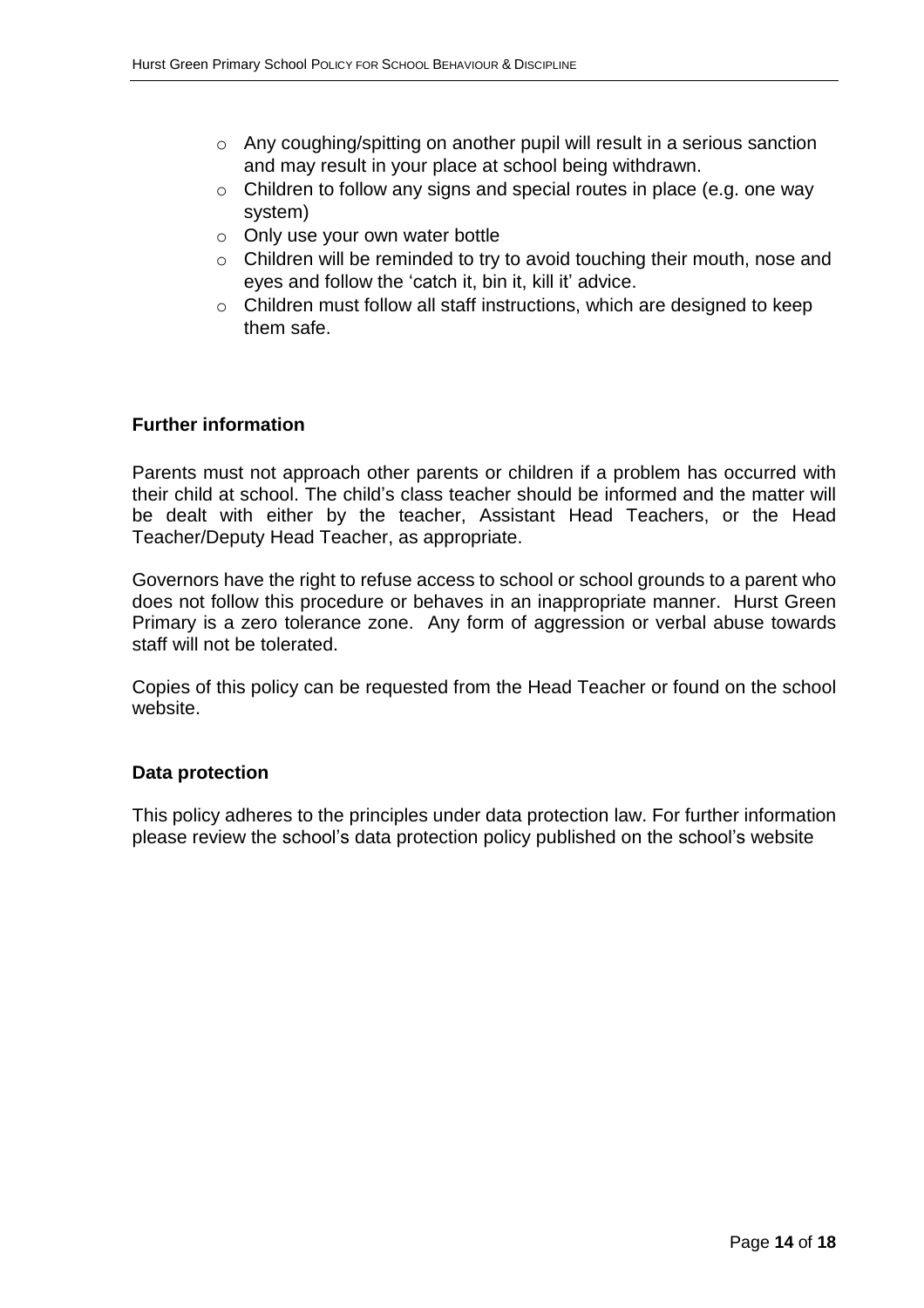#### **Appendix 1**

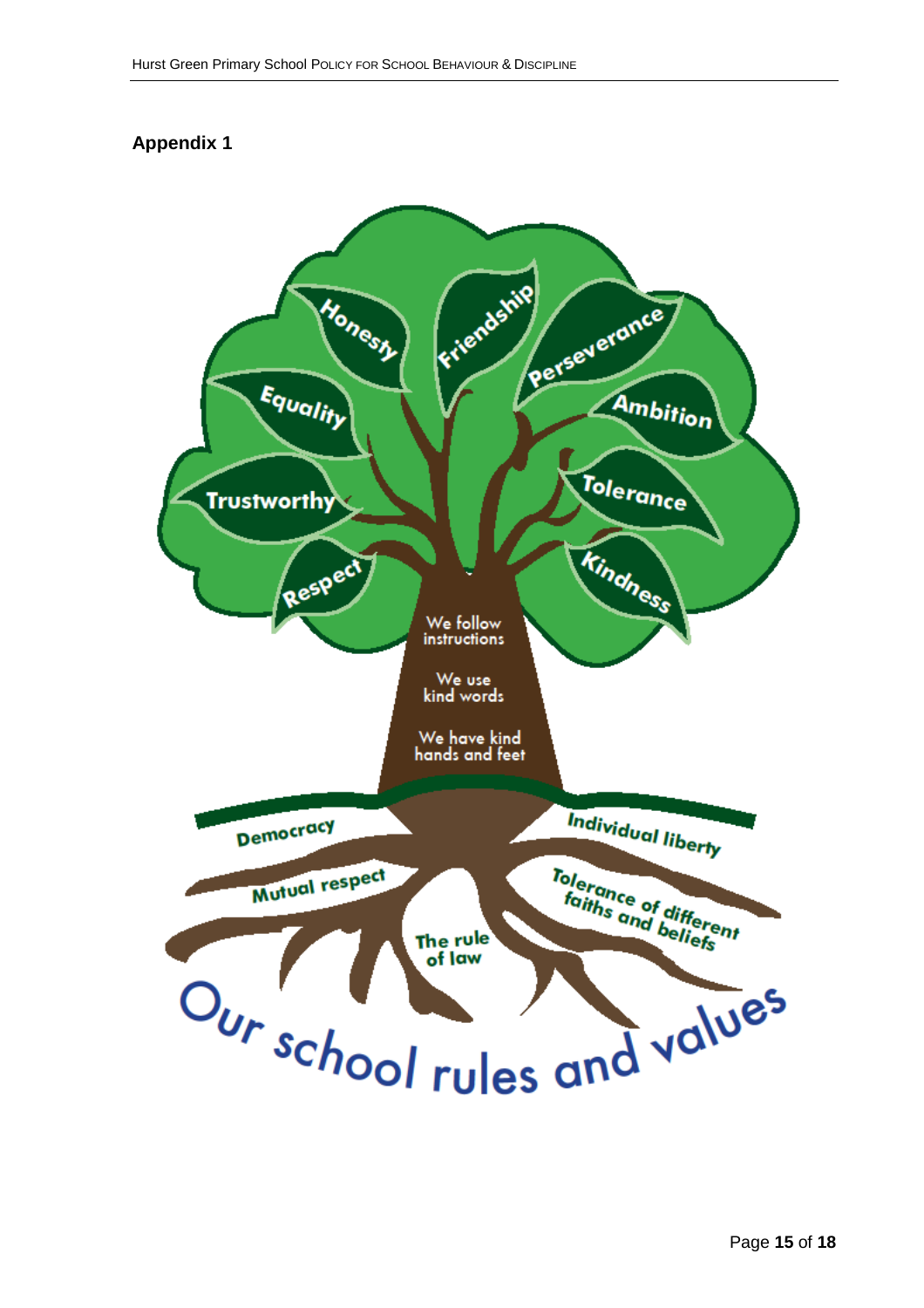#### **Appendix 2 Zone Board Flow Chart**

### Fast Track

If the behaviour of a child is judged to be phase 3, the child can be past tracked and moved to red instantly and may be reported to SLT, depending on severity. Parents to be in cormed.

Child to be told why behaviour choice is inappropriate (refer to 3Rs) and then given a verbal warning. Provide choice and a consequence.

 $\mathrm{I}_{\mathrm{f}}$  you choose to continue....you will move to amber.

 $\frac{2}{1}$ f child needs second verbal warning, child is moved down to amber on the zone board with an explanation why.

Child may need a brief discussion with teacher, and time to reflect on their behaviour choices.

3

 $I_f$  a child is spoken to again whilst on amber, the child is given another warning that they may be moved to the red zone if they continue making poor behaviour choices.

"You have been moved to amber because..... You have chosen not to stop this behaviour. I <sub>f</sub> you continue, you will move to red."

Half of golden time missed if child progresses to red zone.. This cannot be earned back.

There can also be a sanction that day if appropriate. For instance, finishing work at play time, missing some play or lunch time.

 $I_f$  a child has moved into the red zone, it must be logged on CPOMS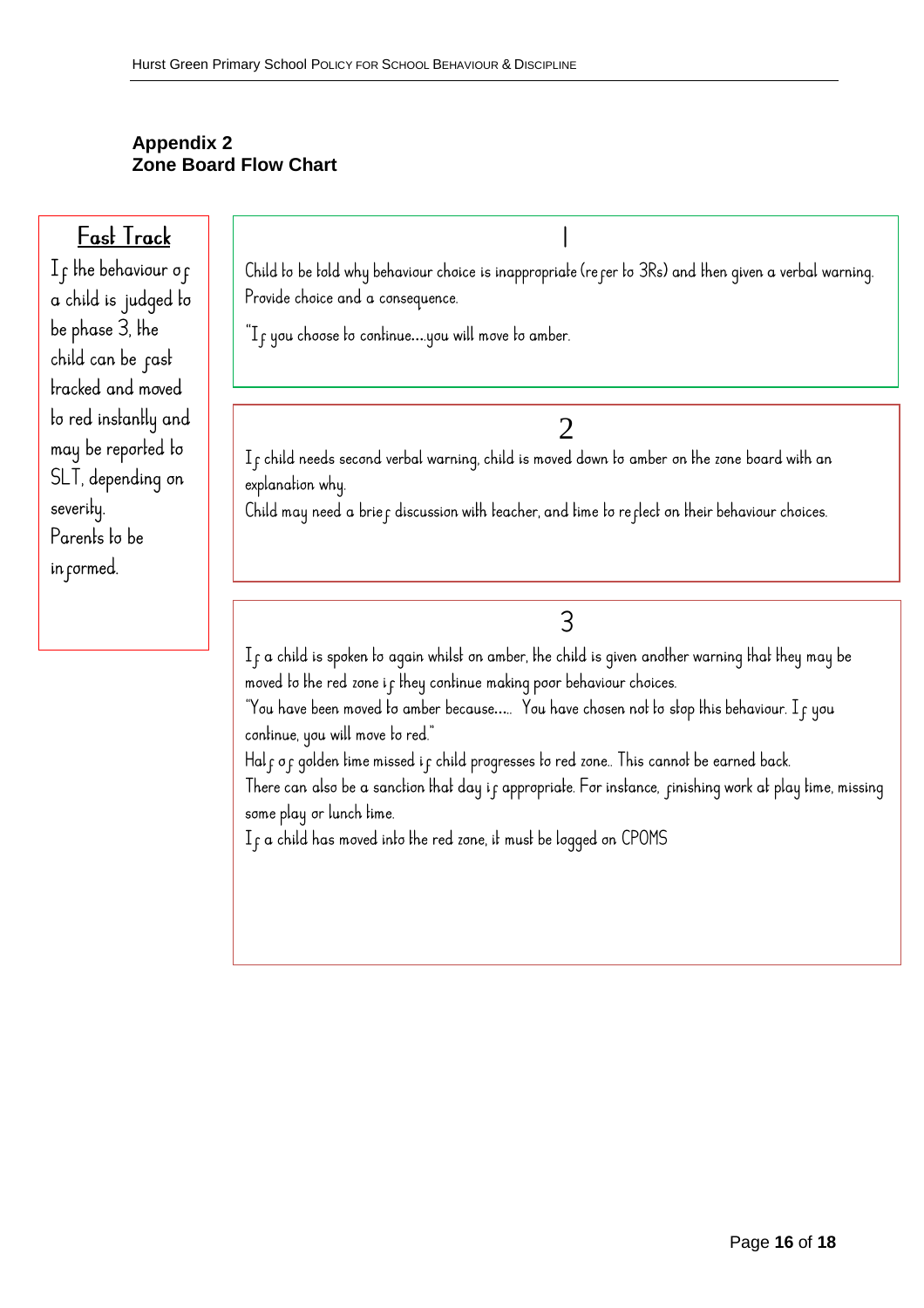#### **Appendix 3 Behaviour Flow Chart**